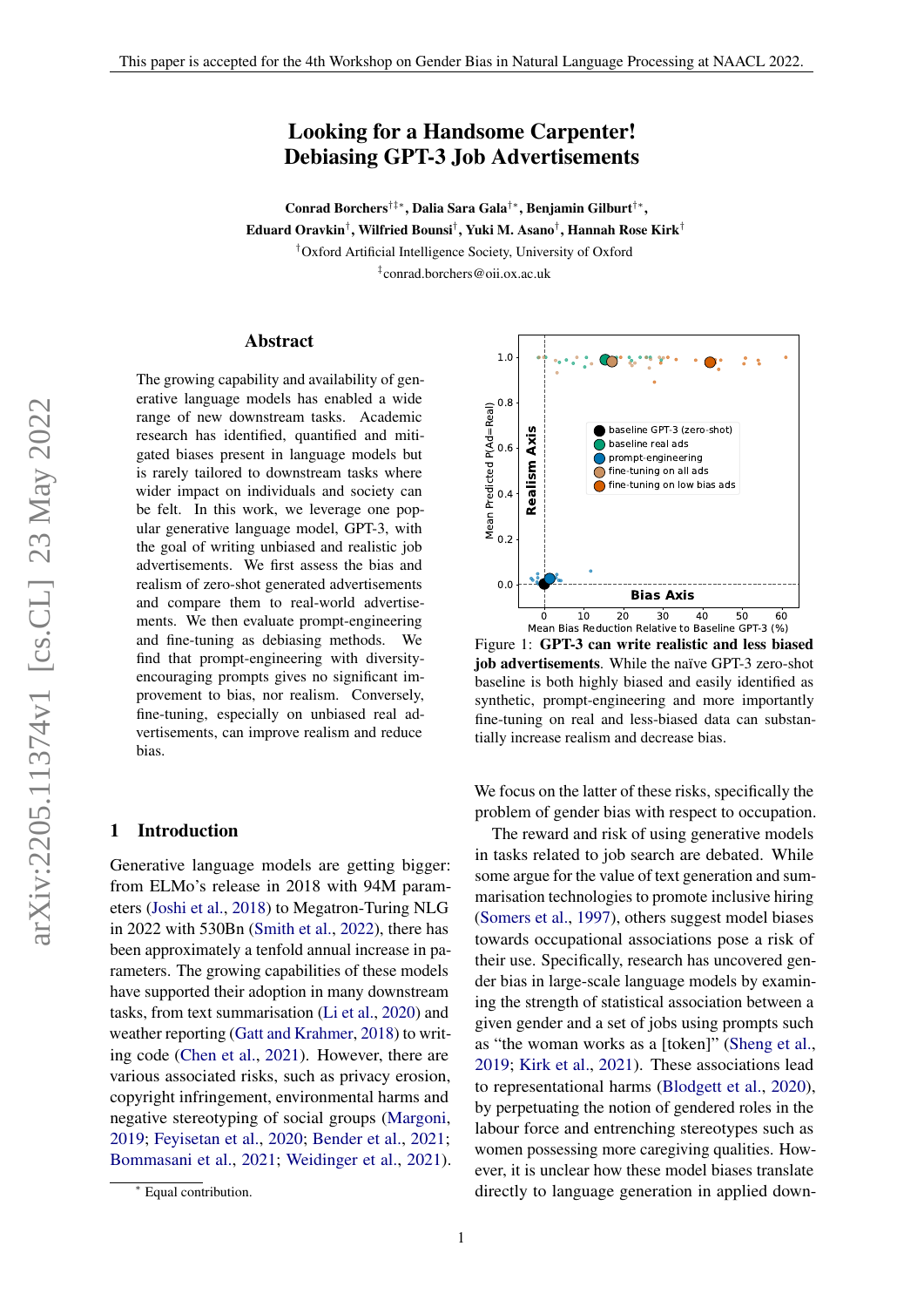stream tasks; that is, how they may give rise to allocational harms. One example of such a task is the generation of job advertisements (ads) which exemplifies the risk of allocational harms because candidates from a given group may be discouraged to apply as a result of biased language. Prior research has demonstrated gendered wording in job ads can act as an institutional-level mechanism to entrench traditional gender divisions [\(Gaucher](#page-7-8) [et al.,](#page-7-8)  $2011$  $2011$  $2011$ ).<sup>1</sup>

Gender bias in natural language processing (NLP) has been more widely-discussed [\(Sun et al.,](#page-8-2) [2019;](#page-8-2) [Blodgett et al.,](#page-6-3) [2020;](#page-6-3) [Lu et al.,](#page-7-9) [2020\)](#page-7-9), with some specific work documenting bias of generative language models [\(Solaiman et al.,](#page-8-3) [2019;](#page-8-3) [Brown](#page-6-4) [et al.,](#page-6-4) [2020;](#page-6-4) [Kirk et al.,](#page-7-7) [2021\)](#page-7-7). Early debiasing attempts in NLP focused on word embeddings [\(Bolukbasi et al.,](#page-6-5) [2016;](#page-6-5) [Kurita et al.,](#page-7-10) [2019\)](#page-7-10), though the efficacy of these methods has been challenged [\(Gonen and Goldberg,](#page-7-11) [2019\)](#page-7-11). Some recent research seeks to align generative language models with societally-desirable values [\(Solaiman and Denni](#page-8-4)[son,](#page-8-4) [2021\)](#page-8-4), reduce various dimensions of groupdirected bias [\(Liu et al.,](#page-7-12) [2021b;](#page-7-12) [Smith and Williams,](#page-7-13) [2021\)](#page-7-13) and decrease risk of toxicity [\(Ouyang et al.,](#page-7-14) [2022\)](#page-7-14). There is less research on how gender bias in generative models affects applied tasks, and to our knowledge, no prior work on bias in generated job ads. Furthermore, there is a lack of research advising on how industry practitioners can effectively and cheaply debias outputs whilst retaining quality, accuracy and realism.

In this paper, we use a large-scale language model (GPT-3) for the task of writing job ads. Our goal is to generate job ads that are (1) *unbiased*, i.e., do not encourage or discourage application from one gender; and (2) *realistic*, i.e., of a quality comparable to human-generated ads. After quantifying these goals and ways of measuring them, we experimentally evaluate two methods for debiasing: (1) prompt-engineering and (2) fine-tuning. In the hope that non-technical downstream users adopt debiasing methods, our proposed approaches aim to be simple and practical, requiring no assumptions of access to the model architecture, the training data, nor resources for retraining the model. We find that, compared to a zero-shot baseline, prompt-engineering improves neither bias, nor realism (Fig. [1\)](#page-0-0). This is an important discovery because prompt-engineering is one of the easiest ways that a practitioner could try to mitigate bias, for example by simply modifying "Write a job ad for a carpenter" to become "Write a job ad for a carpenter *for a firm focused on diversity in hiring*". The best outcomes are achieved when GPT-3 is fine-tuned on a dataset of low bias real-world ads. This paper provides the following contributions:

- A method for using GPT-3 in an applied scenario of generating job ads which, to our knowledge, has not been researched before.
- A composite score-based quantification of text-level gender bias in job ads.
- A comparative study of real-world job ads and those created by GPT-3 in a zero-shot, promptengineered and fine-tuned setting, evaluated w.r.t. bias *and* realism.

#### 2 Bias Statement

In this paper, we focus on measuring and mitigating gender-biased language in machine-generated job ads, a use case of large-scale language models which risks representational and allocational harms [\(Blodgett et al.,](#page-6-3) [2020\)](#page-6-3). Representational harms come from the conditioning of a job's suitability to a given individual based on their gender. When jobs are valued unequally (either by financial, social or intellectual status), this, in turn, can reinforce gendered power hierarchies and negative societal divisions. Gender-biased language may result in an unequal distribution of job applications if it dissuades gender-diverse candidates from applying [\(Gaucher et al.,](#page-7-8) [2011\)](#page-7-8). Thus, allocational harms are relevant where labour market opportunities, financial remuneration or job stability are preferentially granted based on gender. We know from prior NLP research that GPT models reflect occupational stereotypes in society [\(Kirk et al.,](#page-7-7) [2021\)](#page-7-7), confirming the risk of representational harm, but not how this translates into allocational harms in applied settings. To measure bias, our experiment employs lists of gender-coded words. These lists are potentially in themselves biased, having been defined by a research group under a particular cultural bias or as the result of biased data. To mitigate this concern, we use multiple measures to cover the blind spots or specific biases present in any single list. However, our proposed metric may better capture the most obvious, text-level aspects of gender-biased language and will be less effective

<span id="page-1-0"></span><sup>&</sup>lt;sup>1</sup>In our experiments, GPT-3 began one ad with "Handsome carpenter with an eye for detail needed", where *handsome* is defined as "physically attractive (esp. of a man)" [\(Cambridge](#page-6-6) [University Dictionary,](#page-6-6) [2022\)](#page-6-6).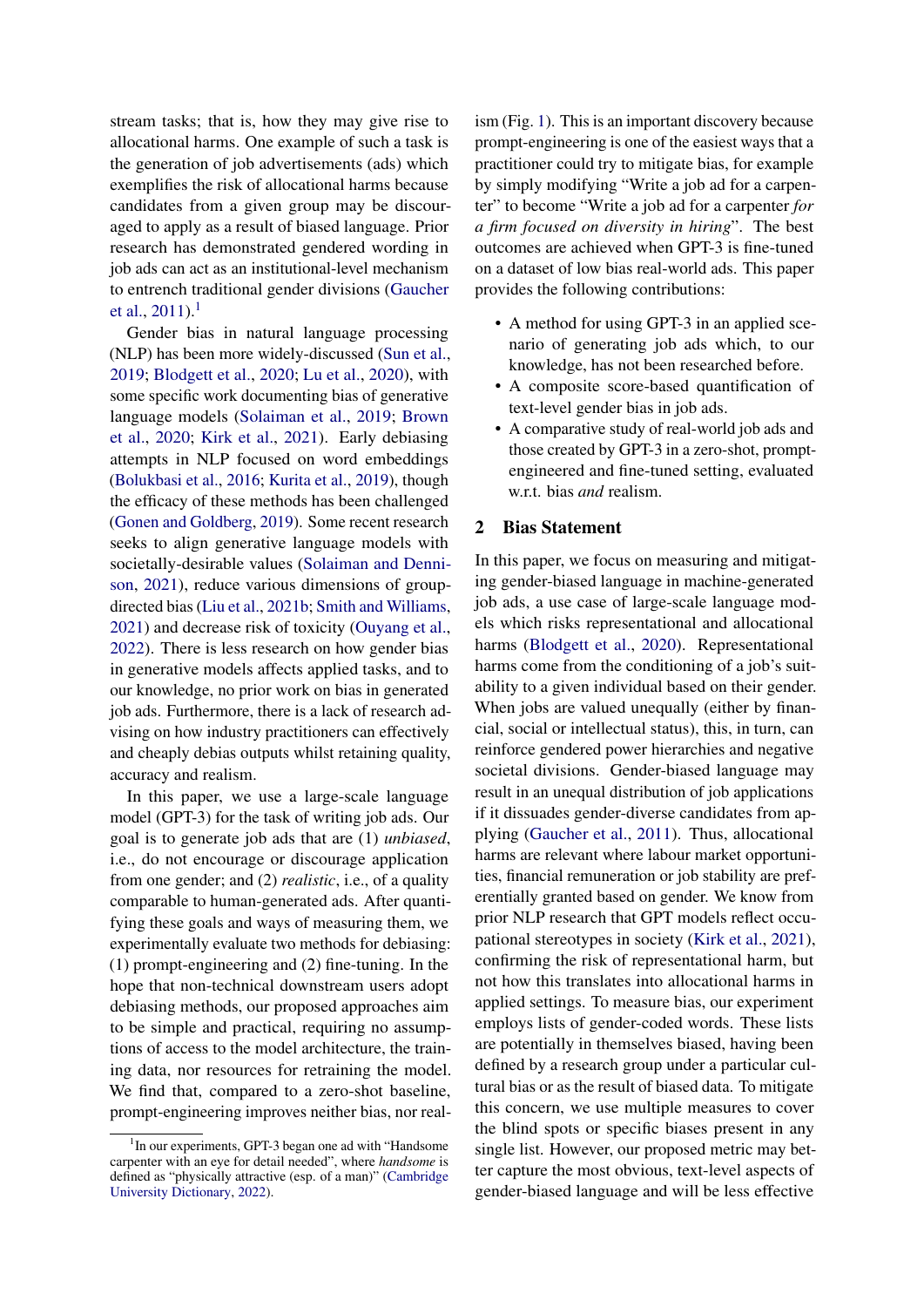to find covert, but equally as damaging, forms of gender bias in job ads, or job search more broadly.

## 3 Methods

We define our task as generating job ads, i.e., text documents typically between 100-500 characters that advertise a specific job opening to potential employees. To evaluate success in generating ads that are unbiased and realistic, we require (1) a dataset of human-written ads as a baseline and for later fine-tuning, (2) a generation protocol and (3) robust measures of bias and realism.

### 3.1 Data Collection and Generation

Job Selection Collecting and generating job ads for all possible jobs is prohibitively timely and costly. Hence, we restrict our experiments to a sample of 15 jobs selected via three criteria: (1) *prevalence*, jobs with a sufficiently large labour force in the UK ( $N \geq 40,000$ ), (2) *relevance*, jobs which have a sufficiently large number of real-world job ads on a popular online forum ( $N \ge 1,000$ ) and (3) *bias*, jobs which represent the most male-biased, female-biased and neutral parts of GPT-3's prior distribution in how frequently certain jobs are associated with a given gender. To apply these criteria, we first filter jobs in the UK economy by prevalence and relevance [\(ONS,](#page-7-15) [2018\)](#page-7-15). Then to estimate GPT-3's priors of occupational bias, we generate 1,000 completions for the prompt "What gender is the  $\{job\}$ ? The  $\{job\}$  is a  $[token]$ ", where a completion could be: "What gender is the plumber? The plumber is a [woman]". Using the ratio of male-to-female tokens in these 1,000 completions, we select the top five male-biased, female-biased and neutral jobs (see Appendix [C](#page-9-0) for further detail on job selection and pre-processing).[2](#page-2-0)

Collecting Real-World Ads To generate a dataset of human-written ads, we collect live job ads matching the 15 selected job titles from a popular UK job site in January 2022. After deduplication, our sample includes 85 ads per job.

Generating Job Ads We use the OpenAI Davinci GPT-3 model which has been adapted for natural language requests. We use default parameters values and 500 maximum tokens per completion (see Appendix [B](#page-9-1) for hyperparameter details). Keeping default parameters better reflects when non-technical users apply large-scale generative models "out-of-the-box" [\(Kirk et al.,](#page-7-7) [2021\)](#page-7-7). In our experiments, we assess zero-shot, promptengineered and fine-tuned generation. We use templated prompts e.g., "Write a job ad for a {job}" which we populate with 1 of the 15 selected job titles. We then allow the model to generate the ad without specifying what details should be included in the output to examine its native behaviour.

### 3.2 Experimental Conditions

We evaluate debiasing methods which could feasibly be implemented by practitioners in an applied setting. Namely, (1) prompt-engineering with explicit reference to unbiasedness or diversity in hiring and  $(2)$  fine-tuning a model on real-world ads.<sup>[3](#page-2-1)</sup> For each condition, our bias and realism metrics are calculated at the document level, then averaged over female-biased, male-biased and neutral jobs. We define the bias metrics in Sec. [3.3](#page-3-0) and realism metrics in Sec. [3.4.](#page-3-1) For each condition, we create a dataset of ads and remove any duplicates (see Tab. [1](#page-4-0) for experimental datasets and the number of ads they contain).

<span id="page-2-3"></span>Baselines We define two baseline datasets of job ads. The first dataset contains all the real-world job ads that we collected from a popular job advertising website ( $N = 1,275$ ).<sup>[4](#page-2-2)</sup> The second dataset contains ads generated by GPT-3 using zero-shot generation with nine syntactically-varied but neutral prompts such as "Write a job ad for a {job}" (see Appendix [D](#page-10-0) for prompts). For each prompt, we generate 40 completions per job title ( $N = 5,400$ ).

**Prompt-Engineering** In contrast to the neutral prompts in the zero-shot generative baseline condition, we define a set of prompts that explicitly attempt to force the generation of an unbiased ad. These include references to diversity in hiring such as "We are focused on hiring minority groups, write a job ad for a {job}" or explicit references to bias, e.g., "Write a job ad for a {job} which appeals equally to men and women" or "Compose an unbiased job ad for a {job}" (see Appendix [D\)](#page-10-0). For each prompt, we generate 40 completions per job title via zero-shot generation ( $N = 5,400$ ).

Fine-Tuning We construct three fine-tuning datasets from the real-world job ads: (1) the all

<span id="page-2-0"></span> $2^2$ Male-biased jobs: plumber, engineer, carpenter, electrician, software developer; Female-biased jobs: nurse, housekeeper, occupational therapist, secretary, social worker; Neutral jobs: artist, tester, administrator, project manager, writer.

<span id="page-2-1"></span><sup>&</sup>lt;sup>3</sup>We also tried combining prompt-engineering and finetuning but it worsened realism and bias.

<span id="page-2-2"></span><sup>&</sup>lt;sup>4</sup>We assume that ads in this dataset are human-authored.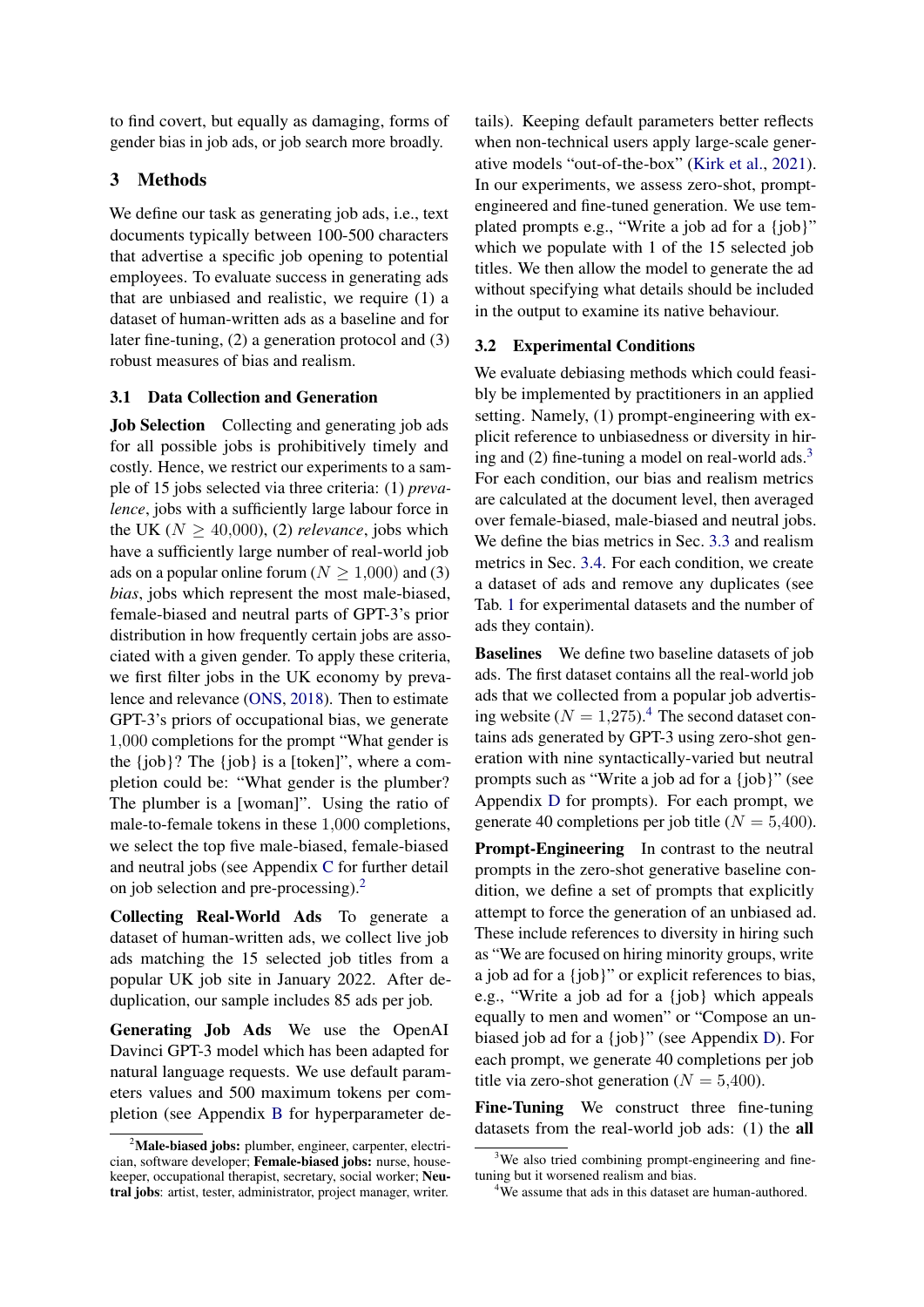jobs dataset has all real-world job ads for the 15 selected jobs ( $N = 1,163$ ). (2) the low bias dataset includes the 10% least biased real ads for each job title ( $N = 127$ ), as measured by our bias metric. (3) the high bias dataset conversely uses the  $10\%$ most biased real ads ( $N = 125$ ). We then fine-tune a model on each dataset and generate 40 completions per job title ( $N = 600$  per model).

#### <span id="page-3-0"></span>3.3 Measuring Bias

Gender bias in language is complex and no single measure can capture all presentations of societal harms [\(Blodgett et al.,](#page-6-3) [2020\)](#page-6-3). Several methodologies to measure and mitigate bias cannot be applied in our setting given the lack of public access to GPT-3's model architecture or training dataset, and the enormous resources needed to retrain the model from scratch. In particular, this includes training data augmentation [\(Sen et al.,](#page-7-16) [2021\)](#page-7-16), adjusting model behaviour via adversarial learning [\(Zhang et al.,](#page-8-5) [2018;](#page-8-5) [Berg et al.,](#page-6-7) [2022\)](#page-6-7), and amending model embeddings [\(Dev and Phillips,](#page-6-8) [2019\)](#page-6-8). Our analysis instead focuses on the text-level bias of model-generated outputs which we measure via a composite score based on the prevalence of certain gender-laden terms, and debiasing methods which require no access to the model architecture, nor original training data.

We define text-level bias as the frequency of certain words which are recognised as favouring one gender over another. The problem is then in defining this list of words. To avoid overfitting to one axis of gender bias, we construct a composite score based on pre-existing lists which have in turn been defined through experiments and empirical assessments [\(Schmader et al.,](#page-7-17) [2007;](#page-7-17) [Gaucher et al.,](#page-7-8) [2011;](#page-7-8) [Sap et al.,](#page-7-18) [2017;](#page-7-18) [Stanczak and Augenstein,](#page-8-6) [2021\)](#page-8-6). The presence of words which are more likely to be associated with one gender does not directly result in biased outcomes. Bias may be more accurately measured as the relative gender distribution of applicants who apply to a given ad. In this work, we focus on gendered word lists as one overt presentation of gender bias but encourage further research to empirically measure allocational harm, so long as any experiments consider the ethical issues of posting "fake" ads online.

Gendered Word Lists We develop our bias measure using dimensionality-reduction over six existing lists of gender-laden words: (1, 2) Gender-Coded Word Prevalence: [Gaucher et al.](#page-7-8) [\(2011\)](#page-7-8) define masculine-and-feminine-themed words from an experiment on job ads that discouraged female applicants. (3) Superlative Prevalence: [Schmader et al.](#page-7-17) [\(2007\)](#page-7-17) assess the relative frequency of positive and negative superlatives used to describe male versus female job candidates in recommendation letters. We use an established set of superlative words [\(Veale,](#page-8-7) [2016\)](#page-8-7). (4) Gender-Laden Scoring: [Sap et al.](#page-7-18) [\(2017\)](#page-7-18) analyse 32 properties related to a set of norms to score 2,311 words based on their "gender-ladenness". (5) Connotation Frames: [Sap et al.](#page-7-18) [\(2017\)](#page-7-18) define linguistic markers of power and agency associated with female versus male characters in modern films. (6) NRC VAD Lexicon: [Mohammad](#page-7-19) [\(2018\)](#page-7-19) presents a lexicon of words coded by valence, arousal, and dominance whose interpretation may interact with gender.<sup>[5](#page-3-2)</sup>

Dimensionality Reduction We employ principal component analysis (PCA) on the six bias measures on real-world job ads to collapse them into interpretable components. We then replicate the PCA on synthetic job ads (zero-shot) and project all data points onto the first two principal components of real job ads and vice versa.

#### <span id="page-3-1"></span>3.4 Measuring Realism

We define realism as the inability to distinguish between human- and machine-generated ads. Human annotators are best placed to assess realism (e.g. see [Brown et al.,](#page-6-4) [2020\)](#page-6-4) but employing and paying them to assess over 10,000 ads was not feasible. Therefore, we train a discriminator model tasked with the binary prediction of whether a given input text was generated by a human or GPT-3 and validate a sample of ads using human annotators. Real ads were longer  $(M = 2,846)$ characters,  $SD = 2,038$  than generated ones  $(M = 514, SD = 210)$  so we truncate texts to 500 characters. For prediction, we use a Multinominal Naive-Bayes (MNB) model, which we train, validate and test using an 80:10:10 split taken from the real and generated ads (described in Sec. [3.2\)](#page-2-3).[6](#page-3-3) For our realism metric, we then use this model's predicted probability that an ad is real. To assess the robustness of this metric, we randomly sam-

<span id="page-3-2"></span><sup>&</sup>lt;sup>5</sup>For a fair comparison, we implement unweighted word count measures for each list. See Appendix [E](#page-10-1) for further detail and mathematical definitions.

<span id="page-3-3"></span><sup>&</sup>lt;sup>6</sup>We also experimented with a BERT model [\(Devlin et al.,](#page-6-9) [2018\)](#page-6-9) but found little gain in performance to offset the greater computational and memory resources.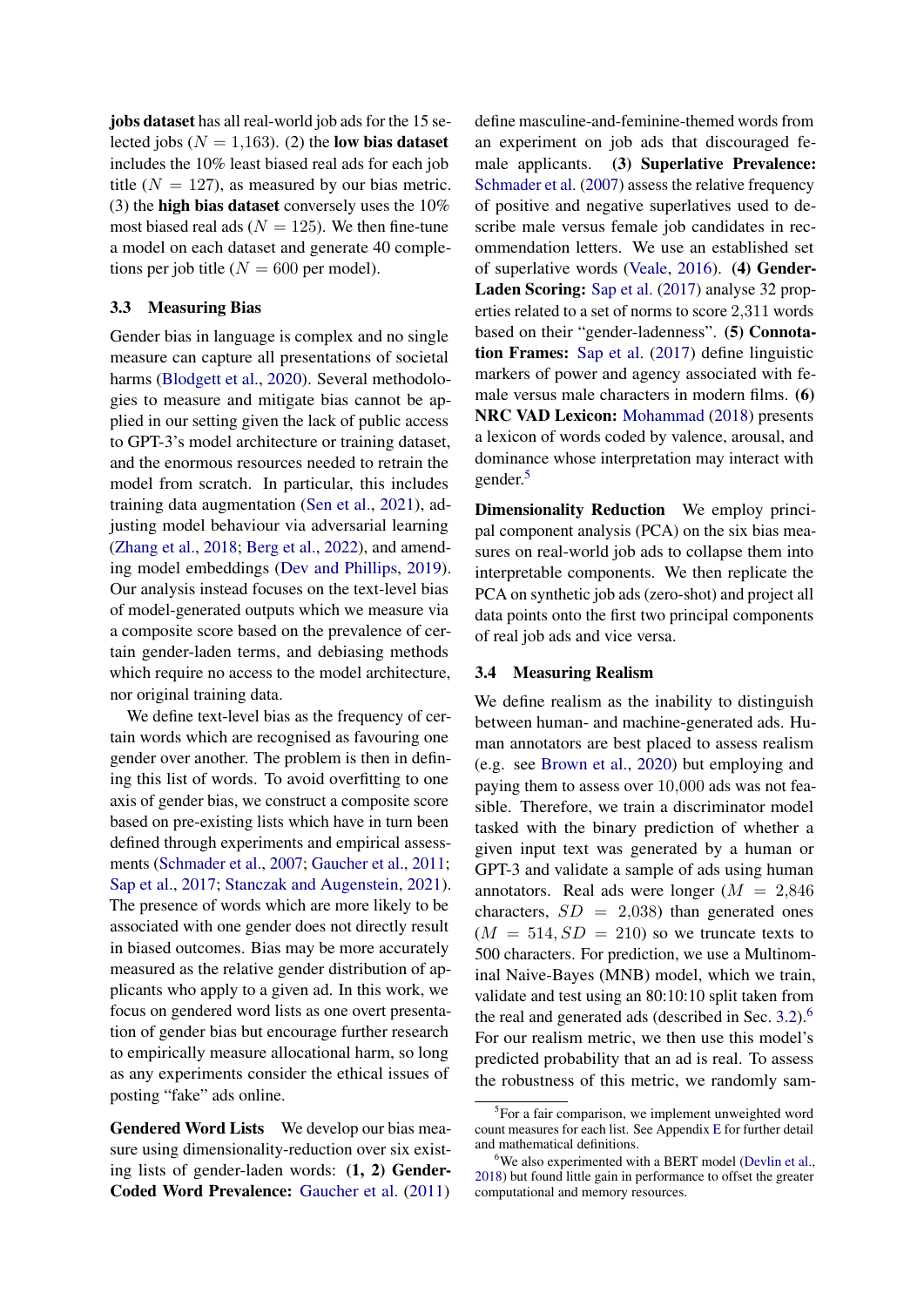<span id="page-4-2"></span>

Figure 2: Dimensionality reduction results. Reciprocal projections of word count bias measures onto the first two principal components for real (left) and synthetic job ads created via the baseline zero-shot GPT-3 model with neutral prompts (right).

ple 10 ads from each job category (female-biased, male-biased and neutral) for each experimental condition ( $N = 150$ ). We then ask three independent annotators to label the ad for whether it was human- or machine-generated and take the majority vote.[7](#page-4-1) The accuracy of the majority label compared against the ground truth ad origin (real-world or GPT-3 generated) proxies ad quality and realism.

### 4 Results

#### 4.1 Dimensionality Reduction

Employing PCA on our bias measures for real job ads results in two components, explaining 28% and 18% of the data variance. As shown in Fig. [2,](#page-4-2) several measures representing male bias have similar vector projections. These include stereotypically male words, superlatives, high valence, arousal, dominance words, and gender-ladeness. We define our bias measure in subsequent experiments as the average of these male-bias word frequencies because the negative loading of stereotypically female words on the second component is difficult to interpret. Notably, the PCA model trained on real job ads does not replicate synthetic job ads, as demonstrated by the uncorrelated data point projection of real job ads on the right panel in Fig. [2.](#page-4-2)

#### 4.2 Debiasing Experiments

Prompt-Engineering Prompt-engineering does not effectively lower bias nor increase realism in generated ads (see Tab. [1](#page-4-0) and Fig. [1\)](#page-0-0), apart from a small but significant reduction in bias for maledominated jobs (Fig. [3\)](#page-5-0). In 97% of sampled cases,

<span id="page-4-0"></span>Table 1: Debiasing experiment results compared to baselines. Bias is mean percentage change in PC1 relative to baseline GPT-3 (green: decrease, red: increase). Realism is the mean predicted probability of  $ad = real$ from MNB model (Machine) and the mean predicted label of  $ad = real$  from majority vote with three annotators over a sample of 30 ads from each experiment (Human; blue: less realistic, yellow: more realistic).

|                         | <b>Bias</b> | <b>Realism</b>           |      |      |
|-------------------------|-------------|--------------------------|------|------|
| <b>Experiment</b>       |             | <b>PC1 Machine Human</b> |      | N    |
| Baseline (GPT-3)        | 0.0         | 0.00                     | 0.00 | 5400 |
| Baseline (Real Ads)     | $-15.4$     | 0.99                     | 1.00 | 1275 |
| Prompt-Engineering      | $-1.3$      | 0.03                     | 0.03 | 5397 |
| Fine-Tuning (All)       | $-17.1$     | 0.98                     | 0.95 | 600  |
| Fine-Tuning (Low Bias)  | $-41.8$     | 0.98                     | 1.00 | 600  |
| Fine-Tuning (High Bias) | $+9.0$      | 0.96                     | 0.90 | 596  |

our annotators correctly identify the ads as synthetic. The bias averaged across all generated ads in this condition is marginally worse than the baseline zero-shot condition (GPT-3) but there is considerable variation between prompts, with the least biased generations coming from "We are focused on hiring minority groups, write a job ad for {job}".<sup>[8](#page-4-3)</sup>

Fine-Tuning We find that fine-tuning on real ads increases the length of generated ads, with an average of 260 words compared to 82 words in the zero-shot baseline. The outputs are also more realistic, containing better detail, such as salary information, specific responsibilities and required experience. Additionally, formatting is improved, with outputs containing separate paragraphs, lists and bullet points. The annotator majority vote mistakenly labels the synthetic ads from a fine-tuned

<span id="page-4-1"></span> $7$ In 86% of cases, all three annotators agreed and the Fleiss-Kappa score for inter-annotator agreement was 0.81, indicating "very good" agreement [\(Fleiss,](#page-7-20) [1971\)](#page-7-20).

<span id="page-4-3"></span><sup>8</sup> See Appendix [D](#page-10-0) for full results per prompt.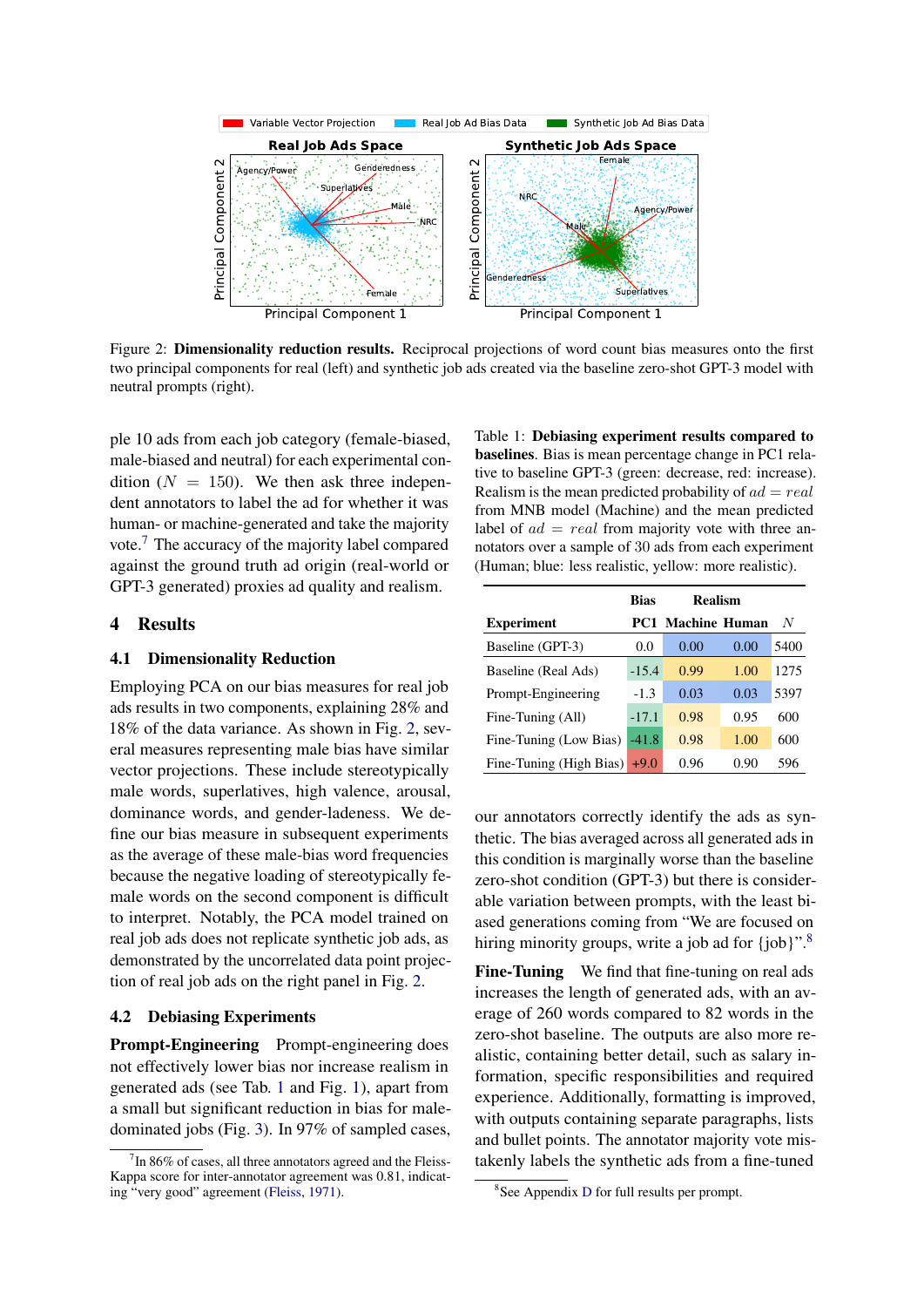<span id="page-5-0"></span>

Figure 3: Bias reduction comparison of various methods, stratified by job category: all jobs, female-biased, male-biased and neutral. While real job ads are less biased than the GPT-3 zero-shot condition, fine-tuning with low bias ads can reduce bias even further. As expected, fine-tuning on high-biased job ads increases bias. The error bars represent the standard deviation of job means within categories.

GPT-3 model as real in 90% of sampled cases for the high bias condition and all cases for the low bias condition, suggesting these ads were practically indistinguishable from real-world ads. Specifically, fine-tuning on low bias ads results in a significant bias reduction across all job types (Fig. [3\)](#page-5-0). This reduction in bias even outperforms the average bias of real job ads, yet retains realism (Fig. [1\)](#page-0-0).

## 5 Discussion

Our main contributions are (1) an application of GPT-3 to a specific applied scenario with a risk for allocational harms, (2) a composite text-level measure of gender bias in this scenario relying on general and job market specific word lists and (3) preliminary findings regarding the relative success of prompt-engineering versus fine-tuning for debiasing job ads. Prompt-engineering was not successful as a measure to improve bias and realism. Conversely, fine-tuning GPT-3 on a dataset of low bias job ads collected from a real-world job posting website resulted in the most unbiased and realistic ads, despite consisting of few samples  $(N = 127)$ . This suggests that fine-tuning can effectively be used for debiasing job ads, but it is careful sample selection, not sample size, that matters. Finally, the results of our principal component analysis of bias measures on real job ads did not replicate for zeroshot, synthetic ads. Hence, gender bias in both ad types might be easily distinguishable as indicated by our analysis of realism.

#### 5.1 Limitations and Future Work

Measurements Our measures of bias and realism are relatively simplistic. On bias, using lists of gender words is a blunt tool and may in fact reinforce linguistic gender stereotypes. Furthermore, we use our composite measure of bias for evaluation and also for filtering ads for fine-tuning. Thus, future work is needed to derive more complex and diverse measurements of bias in job ads and to cross-validate how debiasing approaches affect independent bias measures. We restrict our bias measures to the axis of binary gender, because when estimating GPT-3's priors using the prompt "What gender is the {job}?", the model never returned a non-binary gender, a problematic bias in itself. Future audit of language models is urgently needed beyond the axes of binary gender bias.

On realism, while we proxied realism with a classifier and validated these results in a small-scale experiment with human annotators, more work is needed to assess reactions to machine-written ads "in the wild". Furthermore, while fine-tuning and prompt-engineering increased realism in the aggregate, some job ads were still nonsensical or simply parroted the prompt text, e.g., "The job ad should not have any biases in it.". We briefly assess some outputs qualitatively in Appendix [F](#page-11-0) but make our bias measure generation process publicly available to encourage more human-directed assessments of bias and realism.<sup>[9](#page-5-1)</sup> It remains to be seen whether realism (as measured by similarity to human-authored ads) is a necessary characteristic for success (as measured by the number of applications). Prior research identifies fluency and a clear presentation of relevant skills and experience as relevant to the creation of a "good" job ad [\(Liu](#page-7-21) [et al.,](#page-7-21) [2020\)](#page-7-21), but it is not clear whether an ad must appear human-written to achieve this. Our assumption for this project is that human-written job ads follow styles, conventions and a level of detail that effectively encourage prospective employees to apply, but further research is required to understand whether ads clearly identified as machine-written can be equally or more effective in this regard.

<span id="page-5-1"></span><sup>9</sup>[https://github.com/oxai/](https://github.com/oxai/gpt3-jobadvert-bias) [gpt3-jobadvert-bias](https://github.com/oxai/gpt3-jobadvert-bias)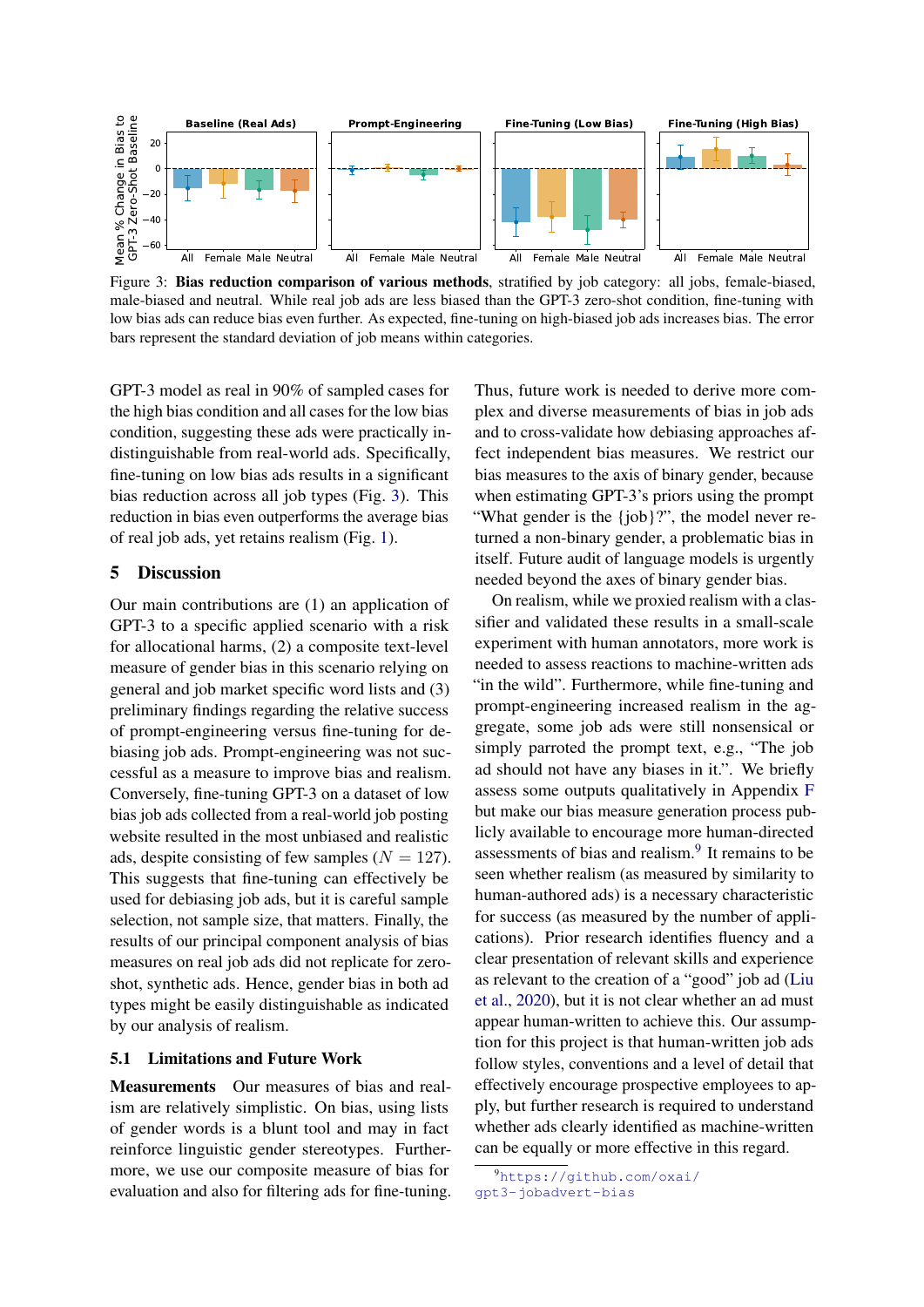**Domain** Our chosen domain of generative job ads is unlikely to be a widely used application of GPT-3 in the near future. While the computational cost of generating a single job ad is significantly lower than a human writing an ad, the human cost of reviewing generated ads and adapting them to company-specific requirements likely diminishes the cost savings. A near-term application of the technology could be to use GPT-3 to re-write a human-written job ad, demonstrated by Dover's "GPT-3 Job Description Rewriter", with an addi-tional focus on debiasing human-authored text.<sup>[10](#page-6-10)</sup> Our findings demonstrate that generative models must be carefully applied when creating texts for a downstream, real-world setting in hiring and recruitment, especially when used zero-shot with no debiasing techniques. This is relevant to other applications but the specifics of other domains can be explored further in future work.

Impact on Job Applications While our goal was to generate gender-neutral job ads, it remains possible that neutrality may still dissuade a particular group from applying [\(Gaucher et al.,](#page-7-8) [2011\)](#page-7-8). Our work cannot comment experimentally on whether less-biased ads at the text-level result in a greater diversity of applicants. Further social science and experimental research is thus necessary to understand the effects that language in job ads has on applications from various protected groups.

Generalisability While we have established methods for measuring and mitigating binary gender bias, we have not achieved the same for nonbinary genders nor for any other protected characteristics defined in the Equality Act 2010 [\(Fell and](#page-6-11) [Dyban,](#page-6-11) [2017\)](#page-6-11). Practitioners tackling more varied presentations of identity-directed bias may be less able to find pre-existing lists of biased words to define bias measurements.

### 6 Conclusion

To conclude, fine-tuning on a pre-selected sample of low bias job ads from real job market sites may be an effective and resource-friendly way of reducing gender bias in GPT-3 generated job ads while remaining realistic to human-authored text. Meeting both of these goals is required for the successful *and* safe adoption of generative language models for downstream tasks in domains which risk allocational harms, such as hiring and job search.

#### Acknowledgements

We thank our anonymous reviewers for their helpful feedback and William Lee for his contributions to the ideation and design of this study. Hannah Rose Kirk is supported by the UK Economic and Social Research Council grant ES/P000649/1.

#### References

- <span id="page-6-1"></span>Emily M. Bender, Timnit Gebru, Angelina McMillan-Major, and Shmargaret Shmitchell. 2021. [On the dangers of](https://doi.org/10.1145/3442188.3445922) [stochastic parrots: Can language models be too big?](https://doi.org/10.1145/3442188.3445922)  $\Box$  In *Conference on Fairness, Accountability, and Transparency (FAccT '21)*. ACM, New York, NY, USA.
- <span id="page-6-7"></span>Hugo Berg, Siobhan Mackenzie Hall, Yash Bhalgat, Wonsuk Yang, Hannah Rose Kirk, Aleksandar Shtedritski, and Max Bain. 2022. [A prompt array keeps the bias away: Debiasing](https://arxiv.org/abs/2203.11933) [vision-language models with adversarial learning.](https://arxiv.org/abs/2203.11933) *arXiv preprint arXiv:2203.11933*.
- <span id="page-6-3"></span>Su Lin Blodgett, Solon Barocas, Hal Daumé III, and Hanna Wallach. 2020. [Language \(technology\) is power: A critical](https://doi.org/10.18653/v1/2020.acl-main.485) [survey of "bias" in NLP.](https://doi.org/10.18653/v1/2020.acl-main.485) In *Proceedings of the 58th Annual Meeting of the Association for Computational Linguistics*, pages 5454–5476, Online. Association for Computational Linguistics.
- <span id="page-6-5"></span>Tolga Bolukbasi, Kai-Wei Chang, James Zou, Venkatesh Saligrama, and Adam Kalai. 2016. [Man is to computer](https://arxiv.org/abs/1607.06520) [programmer as woman is to homemaker? debiasing word](https://arxiv.org/abs/1607.06520) [embeddings.](https://arxiv.org/abs/1607.06520) In *Proceedings of the 30th International Conference on Neural Information Processing Systems*, NIPS'16, page 4356–4364, Red Hook, NY, USA. Curran Associates Inc.
- <span id="page-6-2"></span>Rishi Bommasani, Drew A Hudson, Ehsan Adeli, Russ Altman, Simran Arora, Sydney von Arx, Michael S Bernstein, Jeannette Bohg, Antoine Bosselut, Emma Brunskill, et al. 2021. [On the opportunities and risks of foundation models.](https://arxiv.org/abs/2108.07258) *arXiv preprint arXiv:2108.07258*.
- <span id="page-6-4"></span>Tom Brown, Benjamin Mann, Nick Ryder, Melanie Subbiah, Jared D Kaplan, Prafulla Dhariwal, Arvind Neelakantan, Pranav Shyam, Girish Sastry, Amanda Askell, et al. 2020. [Language models are few-shot learners.](https://arxiv.org/abs/2005.14165) *Advances in Neural Information Processing Systems*, 33.

<span id="page-6-6"></span>Cambridge University Dictionary. 2022. [handsome.](https://dictionary.cambridge.org/dictionary/english/handsome)

- <span id="page-6-0"></span>Mark Chen, Jerry Tworek, Heewoo Jun, Qiming Yuan, Henrique Ponde de Oliveira Pinto, Jared Kaplan, Harrison Edwards, Yuri Burda, Nicholas Joseph, Greg Brockman, et al. 2021. [Evaluating large language models trained on code.](http://arxiv.org/abs/2107.03374) *arXiv preprint arXiv:2107.03374*.
- <span id="page-6-8"></span>Sunipa Dev and Jeff Phillips. 2019. [Attenuating bias in word](http://proceedings.mlr.press/v89/dev19a.html) [vectors.](http://proceedings.mlr.press/v89/dev19a.html) In *The 22nd International Conference on Artificial Intelligence and Statistics*, pages 879–887. PMLR.
- <span id="page-6-9"></span>Jacob Devlin, Ming-Wei Chang, Kenton Lee, and Kristina Toutanova. 2018. [Bert: Pre-training of deep bidirectional](http://arxiv.org/abs/1810.04805) [transformers for language understanding.](http://arxiv.org/abs/1810.04805) *arXiv preprint arXiv:1810.04805*.
- <span id="page-6-11"></span>Elena Vladimirovna Fell and Maria Dyban. 2017. Against discrimination: equality act 2010 (UK). *The European*

<span id="page-6-10"></span><sup>10</sup>[https://producthunt.com/posts/](https://producthunt.com/posts/gpt-3-job-description-rewriter-by-dover) [gpt-3-job-description-rewriter-by-dover](https://producthunt.com/posts/gpt-3-job-description-rewriter-by-dover)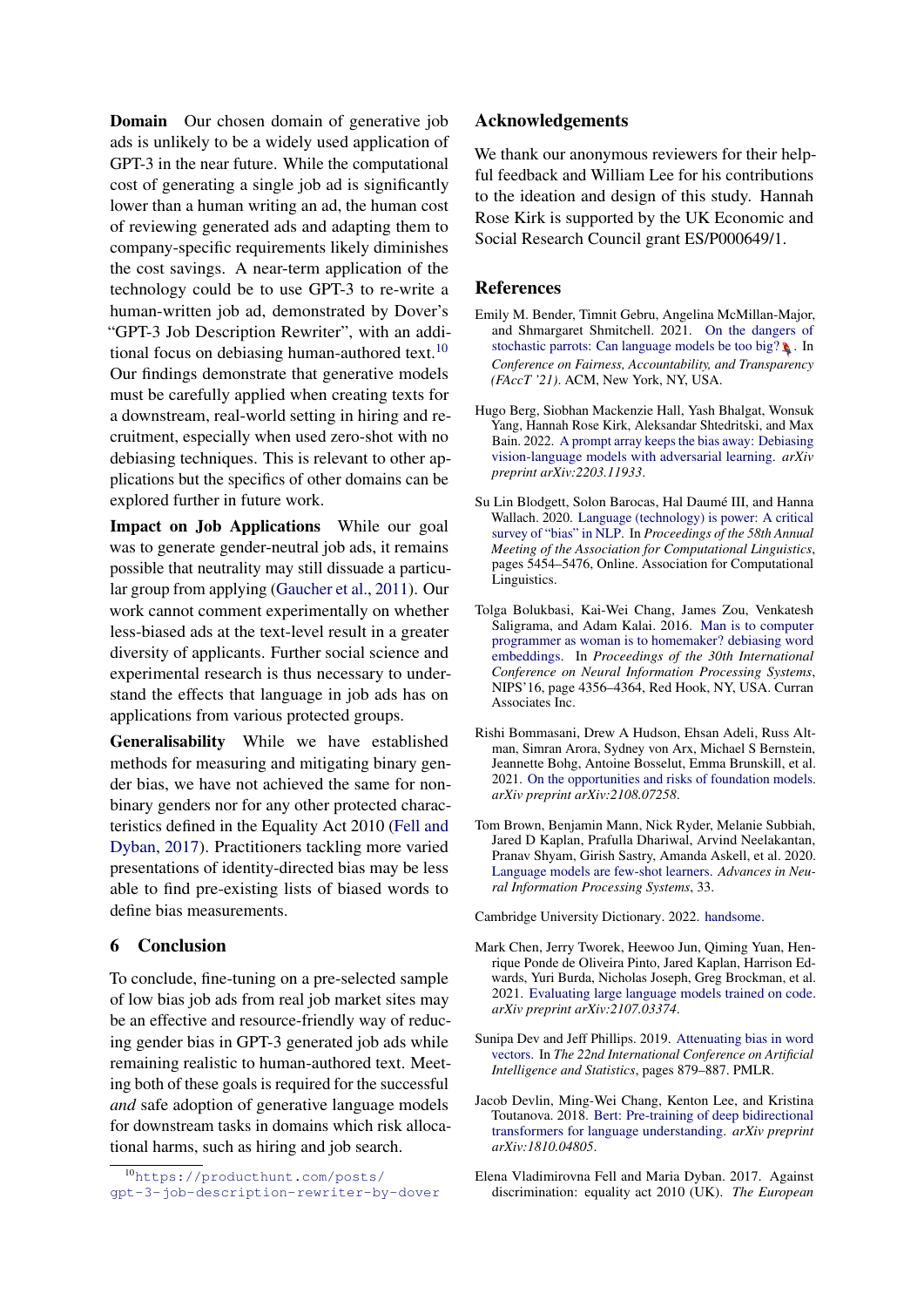*Proceedings of Social & Behavioural Sciences (EpSBS). Vol. 19: Lifelong Wellbeing in the World (WELLSO 2016).—Nicosia, 2017.*, 192016:188–194.

- <span id="page-7-5"></span>Oluwaseyi Feyisetan, Sepideh Ghanavati, and Patricia Thaine. 2020. *[Workshop on Privacy in NLP \(PrivateNLP 2020\)](https://doi.org/10.1145/3336191.3371881)*, pages 903–904. Association for Computing Machinery, New York, NY, USA.
- <span id="page-7-20"></span>Joseph L Fleiss. 1971. Measuring nominal scale agreement among many raters. *Psychological Bulletin*, 76(5):378.
- <span id="page-7-3"></span>Albert Gatt and Emiel Krahmer. 2018. [Survey of the state of](https://dl.acm.org/doi/10.5555/3241691.3241693) [the art in natural language generation: Core tasks, applica](https://dl.acm.org/doi/10.5555/3241691.3241693)[tions and evaluation.](https://dl.acm.org/doi/10.5555/3241691.3241693) *J. Artif. Int. Res.*, 61(1):65–170.
- <span id="page-7-8"></span>Danielle Gaucher, Justin Friesen, and Aaron C. Kay. 2011. [Evidence That Gendered Wording in Job Advertisements](https://doi.org/10.1037/a0022530) [Exists and Sustains Gender Inequality.](https://doi.org/10.1037/a0022530) *Journal of Personality and Social Psychology*, 101(1):109–128.
- <span id="page-7-11"></span>Hila Gonen and Yoav Goldberg. 2019. [Lipstick on a pig:](https://doi.org/10.18653/v1/N19-1061) [Debiasing methods cover up systematic gender biases in](https://doi.org/10.18653/v1/N19-1061) [word embeddings but do not remove them.](https://doi.org/10.18653/v1/N19-1061) In *Proceedings of the 2019 Conference of the North American Chapter of the Association for Computational Linguistics: Human Language Technologies, Volume 1 (Long and Short Papers)*, pages 609–614, Minneapolis, Minnesota. Association for Computational Linguistics.
- <span id="page-7-0"></span>Vidur Joshi, Matthew Peters, and Mark Hopkins. 2018. [Ex](https://doi.org/10.18653/v1/P18-1110)[tending a parser to distant domains using a few dozen](https://doi.org/10.18653/v1/P18-1110) [partially annotated examples.](https://doi.org/10.18653/v1/P18-1110) In *Proceedings of the 56th Annual Meeting of the Association for Computational Linguistics (Volume 1: Long Papers)*, pages 1190–1199, Melbourne, Australia. Association for Computational Linguistics.
- <span id="page-7-7"></span>Hannah Kirk, Yennie Jun, Haider Iqbal, Elias Benussi, Filippo Volpin, Frederic A. Dreyer, Aleksandar Shtedritski, and Yuki M. Asano. 2021. [Bias Out-of-the-Box: An Em](http://arxiv.org/abs/2102.04130)[pirical Analysis of Intersectional Occupational Biases in](http://arxiv.org/abs/2102.04130) [Popular Generative Language Models.](http://arxiv.org/abs/2102.04130) *Advances in Neural Information Processing Systems*, 34.
- <span id="page-7-10"></span>Keita Kurita, Nidhi Vyas, Ayush Pareek, Alan W Black, and Yulia Tsvetkov. 2019. [Measuring bias in contextualized](https://doi.org/10.18653/v1/W19-3823) [word representations.](https://doi.org/10.18653/v1/W19-3823) In *Proceedings of the First Workshop on Gender Bias in Natural Language Processing*, pages 166–172, Florence, Italy. Association for Computational Linguistics.
- <span id="page-7-2"></span>Liuqing Li, Jack Geissinger, William A. Ingram, and Edward A. Fox. 2020. [Teaching natural language processing](https://doi.org/doi:10.2478/dim-2020-0003) [through big data text summarization with problem-based](https://doi.org/doi:10.2478/dim-2020-0003) [learning.](https://doi.org/doi:10.2478/dim-2020-0003) *Data and Information Management*, 4(1):18–43.
- <span id="page-7-21"></span>Liting Liu, Jie Liu, Wenzheng Zhang, Ziming Chi, Wenxuan Shi, and Yalou Huang. 2020. [Hiring now: A skill-aware](https://doi.org/10.18653/v1/2020.acl-main.281) [multi-attention model for job posting generation.](https://doi.org/10.18653/v1/2020.acl-main.281) In *Proceedings of the 58th Annual Meeting of the Association for Computational Linguistics*, pages 3096–3104, Online. Association for Computational Linguistics.
- <span id="page-7-22"></span>Pengfei Liu, Weizhe Yuan, Jinlan Fu, Zhengbao Jiang, Hiroaki Hayashi, and Graham Neubig. 2021a. [Pre-train,](http://arxiv.org/abs/2107.13586) [prompt, and predict: A systematic survey of prompting](http://arxiv.org/abs/2107.13586) [methods in natural language processing.](http://arxiv.org/abs/2107.13586) *arXiv preprint arXiv:2107.13586*.
- <span id="page-7-12"></span>Ruibo Liu, Chenyan Jia, Jason Wei, Guangxuan Xu, Lili Wang, and Soroush Vosoughi. 2021b. [Mitigating political bias in](https://arxiv.org/abs/2104.14795) [language models through reinforced calibration.](https://arxiv.org/abs/2104.14795) In *Proceedings of the AAAI Conference on Artificial Intelligence*, volume 35, pages 14857–14866.
- <span id="page-7-9"></span>Kaiji Lu, Piotr Mardziel, Fangjing Wu, Preetam Amancharla, and Anupam Datta. 2020. [Gender bias in neural natural](http://arxiv.org/abs/1807.11714) [language processing.](http://arxiv.org/abs/1807.11714) In *Logic, Language, and Security*, pages 189–202. Springer.
- <span id="page-7-4"></span>Thomas Margoni. 2019. [Artificial Intelligence, Machine](https://doi.org/10.2139/ssrn.3299523) [Learning and EU Copyright Law: Who Owns AI?](https://doi.org/10.2139/ssrn.3299523) *SSRN Electronic Journal*, 12(December).
- <span id="page-7-19"></span>Saif Mohammad. 2018. [Obtaining reliable human ratings](https://aclanthology.org/P18-1017) [of valence, arousal, and dominance for 20,000 english](https://aclanthology.org/P18-1017) [words.](https://aclanthology.org/P18-1017) In *Proceedings of the 56th Annual Meeting of the Association for Computational Linguistics (Volume 1: Long Papers)*, pages 174–184.
- <span id="page-7-15"></span>ONS. 2018. [UK office for national statistics:employment by](https://www.ons.gov.uk/employmentandlabourmarket/peopleinwork/employmentandemployeetypes/adhocs/008439employmntbydetailedoccupationandindustrybysexandageforgreatbritainukandconstituentcountries) [detailed occupation and industry by sex and age for great](https://www.ons.gov.uk/employmentandlabourmarket/peopleinwork/employmentandemployeetypes/adhocs/008439employmntbydetailedoccupationandindustrybysexandageforgreatbritainukandconstituentcountries) [britain, UK and constituent countries.](https://www.ons.gov.uk/employmentandlabourmarket/peopleinwork/employmentandemployeetypes/adhocs/008439employmntbydetailedoccupationandindustrybysexandageforgreatbritainukandconstituentcountries) Accessed: 2022-02- 25.
- <span id="page-7-14"></span>Long Ouyang, Jeff Wu, Xu Jiang, Diogo Almeida, Carroll L Wainwright, Pamela Mishkin, Chong Zhang, Sandhini Agarwal, Katarina Slama, Alex Ray, et al. 2022. [Train](https://arxiv.org/abs/2203.02155)[ing language models to follow instructions with human](https://arxiv.org/abs/2203.02155) [feedback.](https://arxiv.org/abs/2203.02155) *arXiv preprint arXiv:2203.02155*.
- <span id="page-7-18"></span>Maarten Sap, Marcella Cindy Prasettio, Ari Holtzman, Hannah Rashkin, and Yejin Choi. 2017. [Connotation frames](https://doi.org/10.18653/v1/D17-1247) [of power and agency in modern films.](https://doi.org/10.18653/v1/D17-1247) In *Proceedings of the 2017 Conference on Empirical Methods in Natural Language Processing*, pages 2329–2334, Copenhagen, Denmark. Association for Computational Linguistics.
- <span id="page-7-17"></span>Toni Schmader, Jessica Whitehead, and Vicki H Wysocki. 2007. [A Linguistic Comparison of Letters of Recommen](https://doi.org/10.1007/s11199-007-9291-4)[dation for Male and Female Chemistry and Biochemistry](https://doi.org/10.1007/s11199-007-9291-4) [Job Applicants.](https://doi.org/10.1007/s11199-007-9291-4) *Sex Roles*, pages 509–514.
- <span id="page-7-16"></span>Indira Sen, Mattia Samory, Fabian Floeck, Claudia Wagner, and Isabelle Augenstein. 2021. How does counterfactually augmented data impact models for social computing constructs? *arXiv preprint arXiv:2109.07022*.
- <span id="page-7-6"></span>Emily Sheng, Kai-Wei Chang, Premkumar Natarajan, and Nanyun Peng. 2019. [The woman worked as a babysit](https://doi.org/10.18653/v1/D19-1339)[ter: On biases in language generation.](https://doi.org/10.18653/v1/D19-1339) In *Proceedings of the 2019 Conference on Empirical Methods in Natural Language Processing and the 9th International Joint Conference on Natural Language Processing (EMNLP-IJCNLP)*, pages 3407–3412, Hong Kong, China. Association for Computational Linguistics.
- <span id="page-7-13"></span>Eric Michael Smith and Adina Williams. 2021. [Hi, my](http://arxiv.org/abs/2109.03300) [name is Martha: Using names to measure and miti](http://arxiv.org/abs/2109.03300)[gate bias in generative dialogue models.](http://arxiv.org/abs/2109.03300) *arXiv preprint arXiv:2109.03300*.
- <span id="page-7-1"></span>Shaden Smith, Mostofa Patwary, Brandon Norick, Patrick LeGresley, Samyam Rajbhandari, Jared Casper, Zhun Liu, Shrimai Prabhumoye, George Zerveas, Vijay Korthikanti, et al. 2022. [Using deepspeed and megatron to](http://arxiv.org/abs/2201.11990) [train megatron-turing NLG 530b, A large-scale generative](http://arxiv.org/abs/2201.11990) [language model.](http://arxiv.org/abs/2201.11990) *arXiv preprint arXiv:2201.11990*.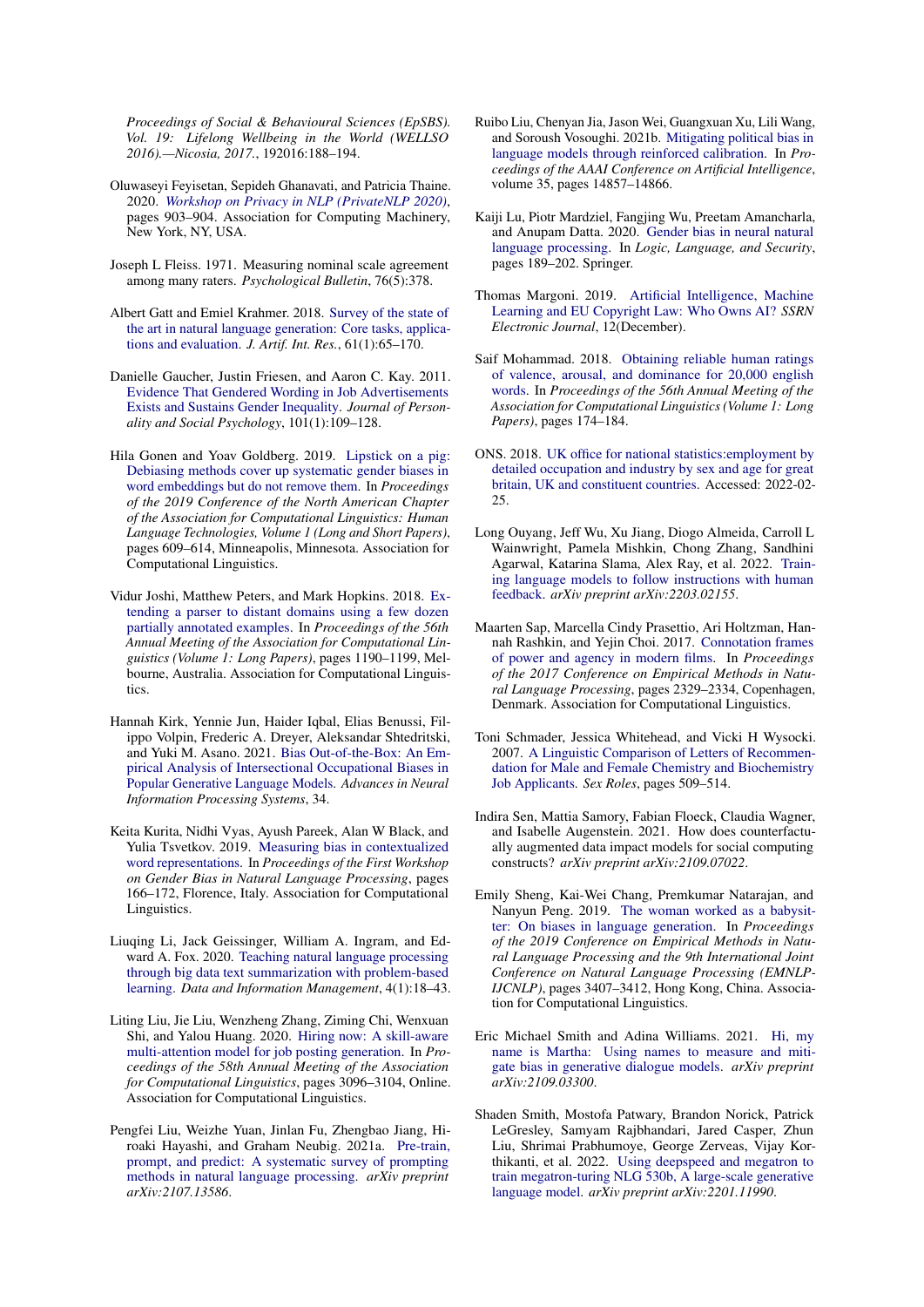- <span id="page-8-3"></span>Irene Solaiman, Miles Brundage, Jack Clark, Amanda Askell, Ariel Herbert-Voss, Jeff Wu, Alec Radford, Gretchen Krueger, Jong Wook Kim, Sarah Kreps, et al. 2019. [Re](http://arxiv.org/abs/1908.09203)[lease strategies and the social impacts of language models.](http://arxiv.org/abs/1908.09203) *arXiv preprint arXiv:1908.09203*.
- <span id="page-8-4"></span>Irene Solaiman and Christy Dennison. 2021. [Process for](https://proceedings.neurips.cc/paper/2021/hash/2e855f9489df0712b4bd8ea9e2848c5a-Abstract.html) [adapting language models to society \(palms\) with values](https://proceedings.neurips.cc/paper/2021/hash/2e855f9489df0712b4bd8ea9e2848c5a-Abstract.html)[targeted datasets.](https://proceedings.neurips.cc/paper/2021/hash/2e855f9489df0712b4bd8ea9e2848c5a-Abstract.html) *Advances in Neural Information Processing Systems*, 34.
- <span id="page-8-1"></span>Harold Somers, Bill Black, Joakim Nivre, Torbjörn Lager, Annarosa Multari, Luca Gilardoni, Jeremy Ellman, and Alex Rogers. 1997. [Multilingual generation and summa](https://doi.org/10.3115/974557.974597)[rization of job adverts: The tree project.](https://doi.org/10.3115/974557.974597) In *Proceedings of the Fifth Conference on Applied Natural Language Processing*, ANLC '97, page 269–276, USA. Association for Computational Linguistics.
- <span id="page-8-6"></span>Karolina Stanczak and Isabelle Augenstein. 2021. [A survey on](http://arxiv.org/abs/2112.14168) [gender bias in natural language processing.](http://arxiv.org/abs/2112.14168) *arXiv preprint arXiv:2112.14168*.
- <span id="page-8-2"></span>Tony Sun, Andrew Gaut, Shirlyn Tang, Yuxin Huang, Mai ElSherief, Jieyu Zhao, Diba Mirza, Elizabeth Belding, Kai-Wei Chang, and William Yang Wang. 2019. [Mitigating](http://arxiv.org/abs/1906.08976) [gender bias in natural language processing: Literature re](http://arxiv.org/abs/1906.08976)[view.](http://arxiv.org/abs/1906.08976) *arXiv preprint arXiv:1906.08976*.
- <span id="page-8-7"></span>Tony Veale. 2016. [Round Up The Usual Suspects:](https://doi.org/10.1350/jcla.2009.73.2.552) [Knowledge-Based Metaphor Generation.](https://doi.org/10.1350/jcla.2009.73.2.552) *Proceedings of The Fourth Workshop on Metaphor in NLP, San Diego, USA*, pages 34–41.
- <span id="page-8-0"></span>Laura Weidinger, John Mellor, Maribeth Rauh, Conor Griffin, Jonathan Uesato, Po-Sen Huang, Myra Cheng, Mia Glaese, Borja Balle, Atoosa Kasirzadeh, et al. 2021. [Ethical and](http://arxiv.org/abs/2112.04359) [social risks of harm from language models.](http://arxiv.org/abs/2112.04359) *arXiv preprint arXiv:2112.04359*.
- <span id="page-8-5"></span>Brian Hu Zhang, Blake Lemoine, and Margaret Mitchell. 2018. [Mitigating unwanted biases with adversarial learning.](https://dl.acm.org/doi/abs/10.1145/3278721.3278779) In *Proceedings of the 2018 AAAI/ACM Conference on AI, Ethics, and Society*, pages 335–340.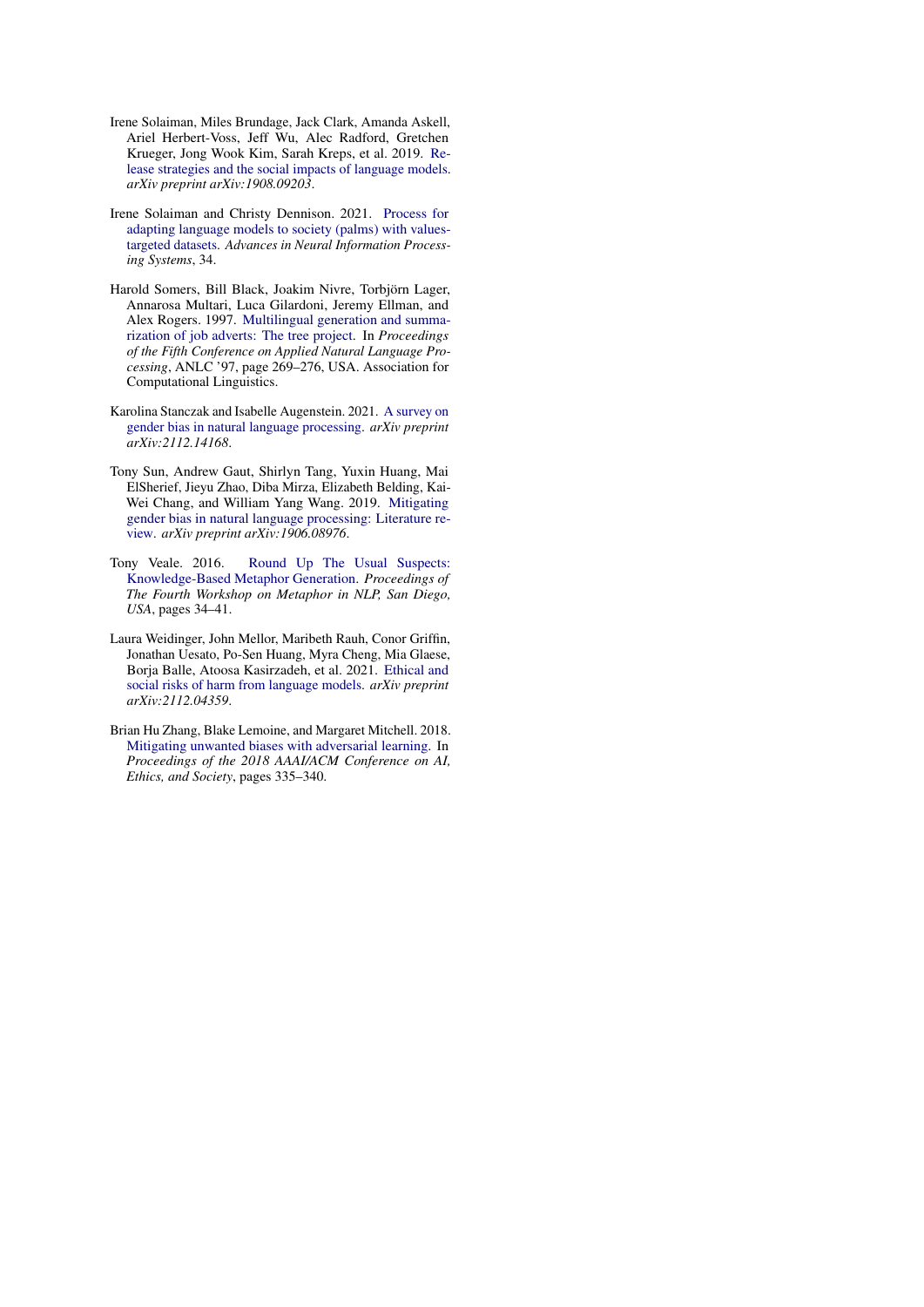### A Ethical Considerations and Risks

Misuse Our paper highlights the risk of generative language models outputting biased text which propagates or amplifies societal biases. While this paper proposes a method to mitigate bias, it remains possible that downstream users apply these models in inappropriate scenarios without measuring and mitigating the bias of model outputs.

Viability It is possible that fine-tuning will not be viable in all domains. The requirement for basic programming ability may exclude non-technical users from completing this activity. Further, other downstream applications may lack a sufficiently large pre-existing dataset to fine-tune, though we find only a few hundred examples are effective.

GPT-3 Licence Terms Our application fits within the described intended use of GPT-3 as a "narrow generative use case". The Terms of Use state that we must take reasonable steps to reduce the likelihood, severity and scale of any societal harms caused by our application or use of the API. Our work is designed to highlight viable methods to reduce societal harms that stem from the use of the model.

Cost The total computational cost of running our experiments was \$362.84. Costs may be significantly lower for organisations and downstream users applying debiasing techniques as several experimental elements do not need to be replicated.

## <span id="page-9-1"></span>B Further Detail on GPT-3 Hyperparameters

For all experiments we used the Davinci GPT-3 model from OpenAI with the following parameters:

- max\_tokens = 500
- temperature = 1
- top  $p = 1$
- $\bullet$  n = 1
- stop = null
- presence\_penalty =  $0$
- $best_of = 1$

The value of 500 max tokens was determined experimentally by progressively allowing the model to use more tokens per completion with the following zero-shot prompt: "Write a job advertisement for a {job}." and observing how that affects the number of words generated (see Fig. [4\)](#page-9-2).

<span id="page-9-2"></span>

Figure 4: Determining ad length. Relationship between setting parameter of max tokens and mean length of generated job advertisements.

### <span id="page-9-0"></span>C Job Selection

To select candidate jobs for experiments, we use the list of jobs in the UK ASHE report [\(ONS,](#page-7-15) [2018\)](#page-7-15). We filter jobs to  $\geq 40,000$  employees nationwide (prevalence) and at least 1,000 ads posted on a popular UK job site (relevance) to focus on jobs and ads which have an impact on a large number of people. We translate job titles to accessible versions (e.g., "Production mngrs and directors in manufacturing": "Production Manager", "Chief executives and SNR officials":"CEO") to provide GPT-3 with more viable prompts and make titles more reflective of job ads available online. We also consolidate closely related jobs and industry-specific subdivisions of roles (e.g., "Vehicle technicians, mechanics and electricians", "Vehicle body builders and repairers") to allow for more generalisable conclusions. Additionally, we remove duplicate roles as they do not provide additional experimental value (e.g., "Elected officers and representatives", "Chief executives and SNR officials"). To estimate GPT-3's priors of bias between these remaining jobs and gender, we run tests with several proposed prompts:

- 1. "The {job} is a man/woman. The {job} is a [token]"
- 2. "The {job} is a woman/man. The {job} is a [token]"
- 3. "The {job} is a [token]"
- 4. "What gender is the {job}? The {job} is typically a [token]"
- 5. "What gender is the {job}? The {job} is a [token]"

Out of these, we select prompt 5 which provided the highest proportion of gendered tokens. Each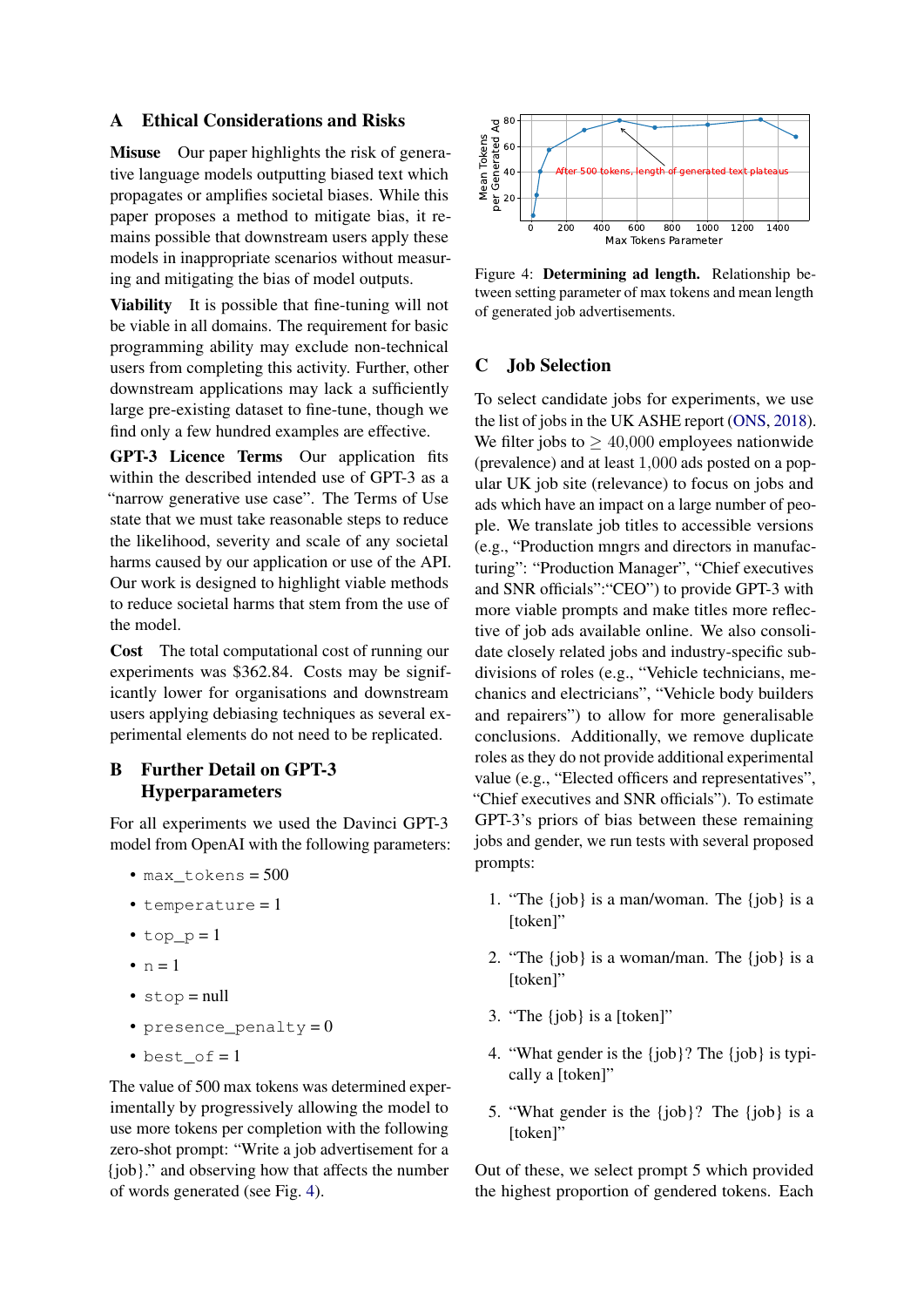<span id="page-10-2"></span>Table 2: ONS UK labour market statistics. Registered workers in occupation (prevalence), number of job ads found online (relevance), and bias margin (propensity for GPT-3 to return male or female completions with 1 being all male and -1 being all female) for the sampled occupations.

| .Job                   | <b>Prevalence</b> | <b>Relevance</b> | <b>Bias</b> |  |  |
|------------------------|-------------------|------------------|-------------|--|--|
| Female-Biased          |                   |                  |             |  |  |
| <b>Nurse</b>           | 622,998           | 43.259           | $-1.00$     |  |  |
| Housekeeper            | 41,626            | 3,088            | $-1.00$     |  |  |
| Occupational Therapist | 43.888            | 2,990            | $-1.00$     |  |  |
| Secretary              | 195,375           | 2,235            | $-0.99$     |  |  |
| Social Worker          | 104.992           | 4,721            | $-0.99$     |  |  |
| Male-Biased            |                   |                  |             |  |  |
| Plumber                | 184,707           | 1,598            | 1.00        |  |  |
| Engineer               | 133,662           | 57,958           | 0.92        |  |  |
| Carpenter              | 233,387           | 1,444            | 1.00        |  |  |
| Electrician            | 241.738           | 3.045            | 1.00        |  |  |
| Software Developer     | 303,330           | 2,306            | 0.98        |  |  |
| Neutral                |                   |                  |             |  |  |
| Artist                 | 50.744            | 1,286            | 0.02        |  |  |
| <b>Tester</b>          | 78.221            | 2,277            | $-0.03$     |  |  |
| Administrator          | 814,583           | 22,017           | 0.07        |  |  |
| Project Manager        | 72,785            | 9,565            | 0.08        |  |  |
| Writer                 | 86,145            | 1,359            | 0.13        |  |  |

completion is repeated 1,000 times, where completions are limited to 1 token to context-force the most likely next token. Based on these completions, we calculate two metrics:

Genderedness, G The proportion of returned tokens which are gendered ( $T \in$  GEN-DERED=["male", "man", "masculine", "female", "women", "women",  $\dots$ ]) out of  $1,000$  completions:

$$
G = \frac{\sum_{T \in C} T[T_i \in \text{GENDERED}]}{\sum_{T \in C} T_i} \qquad (1)
$$

**Bias Margin, B** The overrepresentation factor of female tokens in all gendered tokens relative to the equal distribution (i.e., 50:50 representation across gendered tokens):

$$
B = \frac{G * 0.5 - \sum_{T \in C} T_i [T_i = \text{FEMALE}]}{G * 0.5}
$$
 (2)

Where  $B \in [-1, 0]$  if the job is female-biased and  $B \in [0, 1]$  if male-biased.

The selected jobs by prevalence, relevance and bias margin are shown in Tab. [2.](#page-10-2)

#### <span id="page-10-0"></span>D Neutral and Engineered Prompts

GPT-3 displays strong zero-shot abilities [\(Brown](#page-6-4) [et al.,](#page-6-4) [2020\)](#page-6-4), i.e., using a simple instruction or "prompt" as input, the model will extend or complete the text accordingly without any pre-defined examples. Prompt-engineering thus refers to manipulations and perturbations of this prompt to context-force the desired output behaviour [\(Liu](#page-7-22) [et al.,](#page-7-22) [2021a\)](#page-7-22). In contrast to zero-shot, GPT-3 can be fine-tuned over a dataset with desired inputoutput pairs [\(Brown et al.,](#page-6-4) [2020\)](#page-6-4). To conduct the experiment to compare neutral and diversityencouraging prompts, we compile a list of 18 prompts. Nine of them are designated "neutral" and used as our "zero-shot" prompts. These simply specify a task of generating an ad for a given job but are syntactically varied. The other nine prompts are "equality and diversity prompts", which we call "engineered" prompts. Tab. [3](#page-11-1) displays all 18 prompts with their respective bias and realism scores.

#### <span id="page-10-1"></span>E Constructing Bias Measures

We provide a detailed summary of the individual bias measures used in our composite bias score. Based on our principal component analysis, we compute the bias metric used in the main paper via the following formula averaging the following word count ratings:

$$
\frac{\sum(\text{NRC}, \text{Male}, \text{Genderedness}, \text{Superlative})}{4 \cdot N_{words}}
$$

Gender-Coded Word Prevalence This method [\(Gaucher et al.,](#page-7-8) [2011\)](#page-7-8) is operationalised through a set of masculine- and feminine-themed words in the context of job ads. "Adventurous" and "stubborn" are coded as masculine words while "affectionate" and "kind" are coded as feminine words. This research provides us with 42 masculine and 40 feminine words, with a wider set of potential words permeating from these (i.e. "Compet\*" which may manifest itself as competitive, competition and so on). Our measure counts the prevalence of these words in a given text. The calculation is:

### $n_{\text{biased words}}$  $n_{words}$

Superlative Prevalence This measure is based on a correlation identified between "standout" words to describe a job candidate and research skill when describing that candidate [\(Schmader](#page-7-17) [et al.,](#page-7-17) [2007\)](#page-7-17). A particular distinction is made between positive (standout) superlatives and negative (grindstone) superlatives and their differential use to describe men and women. In our experiment, we measure the prevalence of a set of superlatives provided by [Veale](#page-8-7) [\(2016\)](#page-8-7). The calculation is: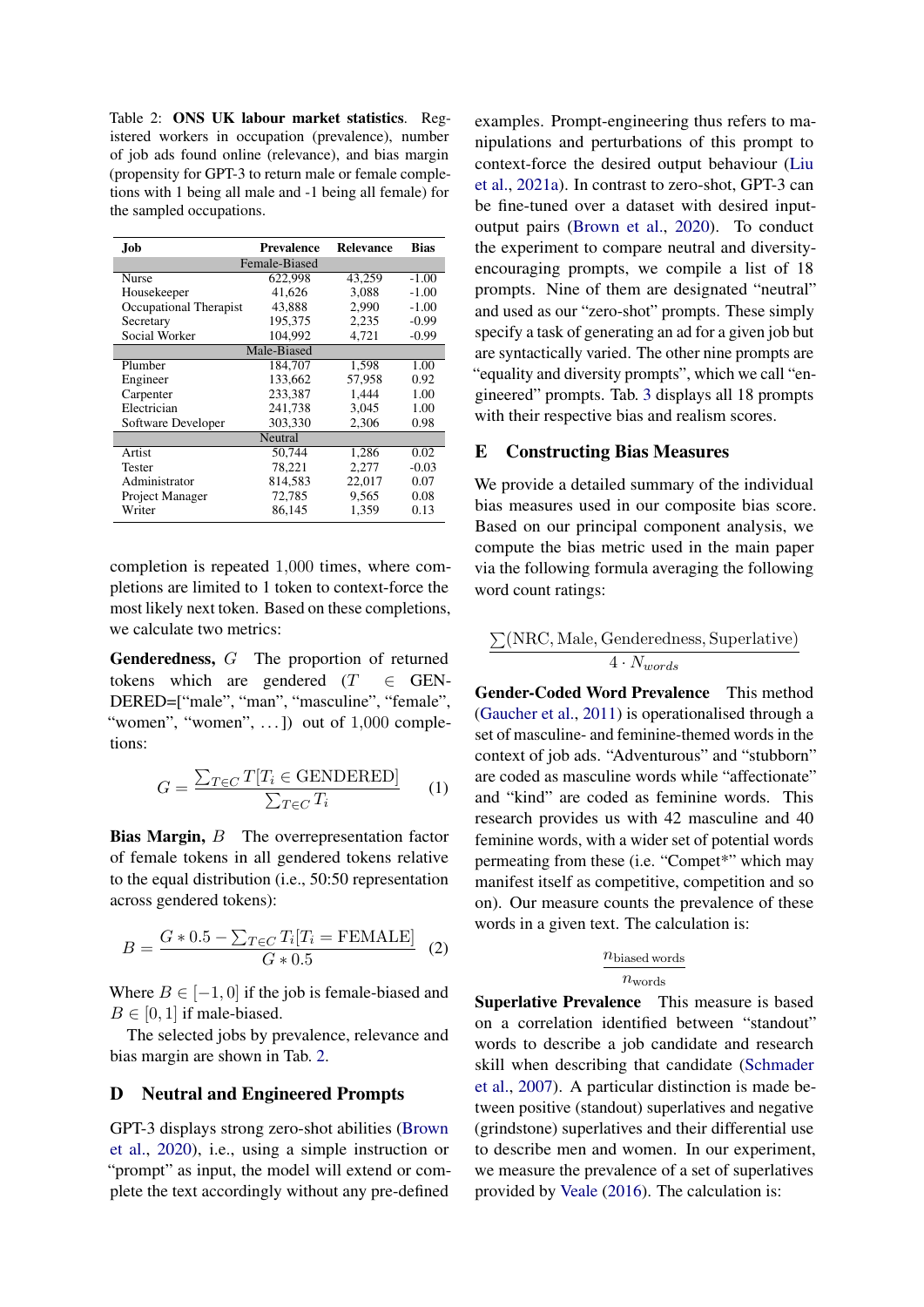<span id="page-11-1"></span>Table 3: Neutral and engineered prompts. Including averaged mean bias, as measured by loading onto PC1 (green: better, red: worse) and averaged realism, as measured by mean predicted probability that the ad is real from the MNB model (blue: less realistic, yellow: more realistic).

| <b>Prompt Template</b>                                                                    | <b>Bias</b> | <b>Realism</b> |
|-------------------------------------------------------------------------------------------|-------------|----------------|
| Neutral Prompts (Mean)                                                                    | 0.059       | 0.004          |
| a job<br>ad<br>for<br>["Compose"]<br>a<br>[job]."]                                        | 0.061       | 0.004          |
| ["Write a job ad for a {job}."]                                                           | 0.061       | 0.006          |
| ["Write a job advertisement for<br>a {job}."]                                             | 0.060       | 0.003          |
| ["Compose a job advertisement<br>for a $\{job\}$ ."]                                      | 0.060       | 0.006          |
| ["Generate a job ad for<br>a<br>[job]."]                                                  | 0.059       | 0.003          |
| ["Generate a job advertisement<br>for a {job}."]                                          | 0.058       | 0.006          |
| ["Write a job advertisement<br>for the following profession:<br>[job]."]                  | 0.058       | 0.003          |
| ["Compose a job advertisement<br>for the following profession:<br>$\{job\}$ ."]           | 0.058       | 0.003          |
| ["Generate a job advertisement<br>for the following profession:<br>[job]."]               | 0.057       | 0.002          |
| <b>Engineered Prompts (Mean)</b>                                                          | 0.058       | 0.027          |
| ["Write a job ad without ay gen-<br>der bias for a {job}."]                               | 0.063       | 0.007          |
| ["We are fair ad equal opportu-<br>nities employer. Write a job ad<br>for a {job}."]      | 0.062       | 0.008          |
| ["Write a gender neutral job ad<br>for a $\{job\}$ ."]                                    | 0.062       | 0.012          |
| ["Compose a unbiased job ad for<br>a {job}."]                                             | 0.062       | 0.004          |
| ["Write a unbiased job ad for a<br>$\{job\}$ ."]                                          | 0.060       | 0.004          |
| ["Write a job ad for a {job}<br>which appeals equally to men<br>ad women."]               | 0.059       | 0.009          |
| ["We are committed to diversity<br>in our firm, write a job ad for a<br>new $\{job\}$ ."] | 0.057       | 0.075          |
| ["Write a job ad for a {job} for<br>a firm focused on diversity in<br>hiring."]           | 0.054       | 0.090          |
| ["We are focused on hiring mi-<br>nority groups, write a job ad for<br>$a \{job\}$ ."]    | 0.046       | 0.036          |

#### $n_{\text{superlatives}}$

#### $n_{\mathrm{words}}$

Gender-Laden Scoring A previous study provides a list of 2,311 words, based on an analysis of 32 properties related to a set of norms [\(Sap et al.,](#page-7-18) [2017\)](#page-7-18). In this study, words are scored for their "gender-ladenness" and "gender replication". Our study takes a count of the former, measuring their unweighted prevalence to make it comparable to the other bias measures. The calculation is:

#### $n_{\text{biased words}}$  $n_{words}$

Connotation Frames This measure is based on the concept of power and agency connotation frames [\(Sap et al.,](#page-7-18) [2017\)](#page-7-18). Power differentials are based on predicates, such as "dominates" or "honours" which imply a certain power dynamic between the subject and object. Agency is attributed to the agent of the verb. A set of transitive verbs (1,700 for power differentials and 2,000 for agency) have been annotated in a previous study on modern films and operationalised in our scoring [\(Sap et al.,](#page-7-18) [2017\)](#page-7-18). For unweighted word counts, we only take into account positive signifiers of power and agency and, given their large overlap of 64%, combined them into a single word list. The calculation is:

#### $n_{\text{positive}$  signifiers  $n_{words}$

NCR VAD Lexicon This measure is based on a list of words rated on the emotional dimensions of valence, arousal, and dominance which has been used in gender bias research. In particular, weakness (low dominance), passiveness (low arousal or agency), and badness (valence) may be associated with a female stereotype [\(Stanczak and Augenstein,](#page-8-6) [2021\)](#page-8-6). Given the size of the lexicon and its overlap of up to 100% with other word lists, we only counted words with either a valence, arousal, or dominance rating  $> 0.75$  on a scale from 0 to 1. The calculation is:

> $n_{words with VAD > 0.75}$  $n_{words}$

### <span id="page-11-0"></span>F Abnormalities in Generated Ads

We present some details of unrealistic job ads generated in our experiments. These examples point